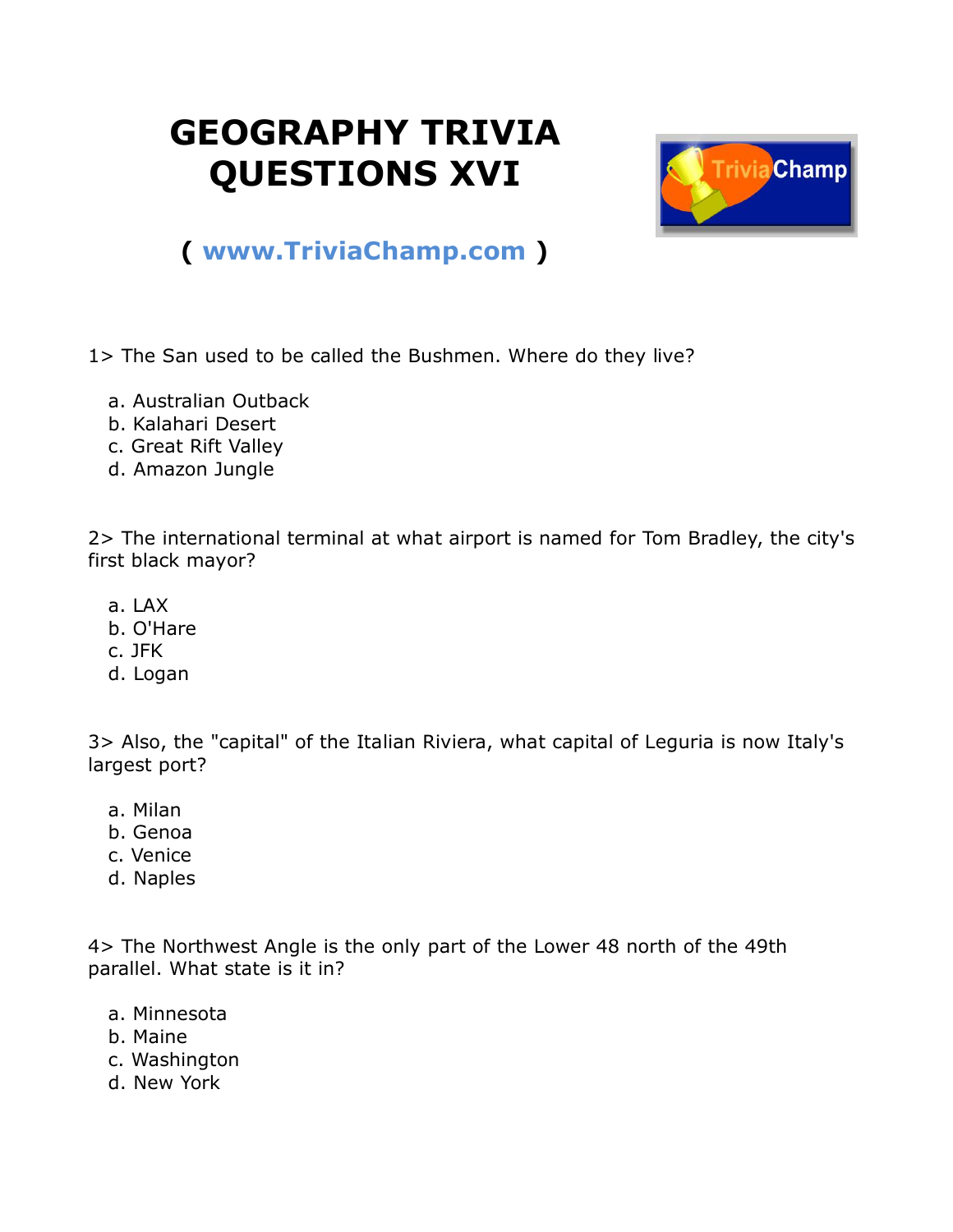5> Frederick Law Olmstead's career in park design began with his work on what 843-acre expanse, whose real estate value today is a half trillion dollars?

- a. Mount Royal Park in Montreal
- b. Central Park in Manhattan
- c. Prospect Park in Brooklyn
- d. Jackson Park in Chicago

6> As of 2009, only two nations have square flags. What country borders both of them?

- a. El Salvador
- b. Italy
- c. Russia
- d. Niger

7> Formerly known for their headhunting, the Dayak are largely Hindu these days, and live on which island?

- a. Borneo
- b. Sri Lanka
- c. Madagascar
- d. Tahiti

8> At which city's Century 21 world's fair in 1962 would you ride the monorail to the Space Needle?

- a. Montreal, Quebec
- b. Seattle, Washington
- c. Osaka, Japan
- d. Sydney, Australia

9> What "devilish" island is separated from Australia by the Bass Strait?

- a. Tasmania
- b. New Guinea
- c. Borneo
- d. New Zealand

10> Located on a key trade route, the Tuareg nomads founded the fabled city of Timbuktu in what present-day country?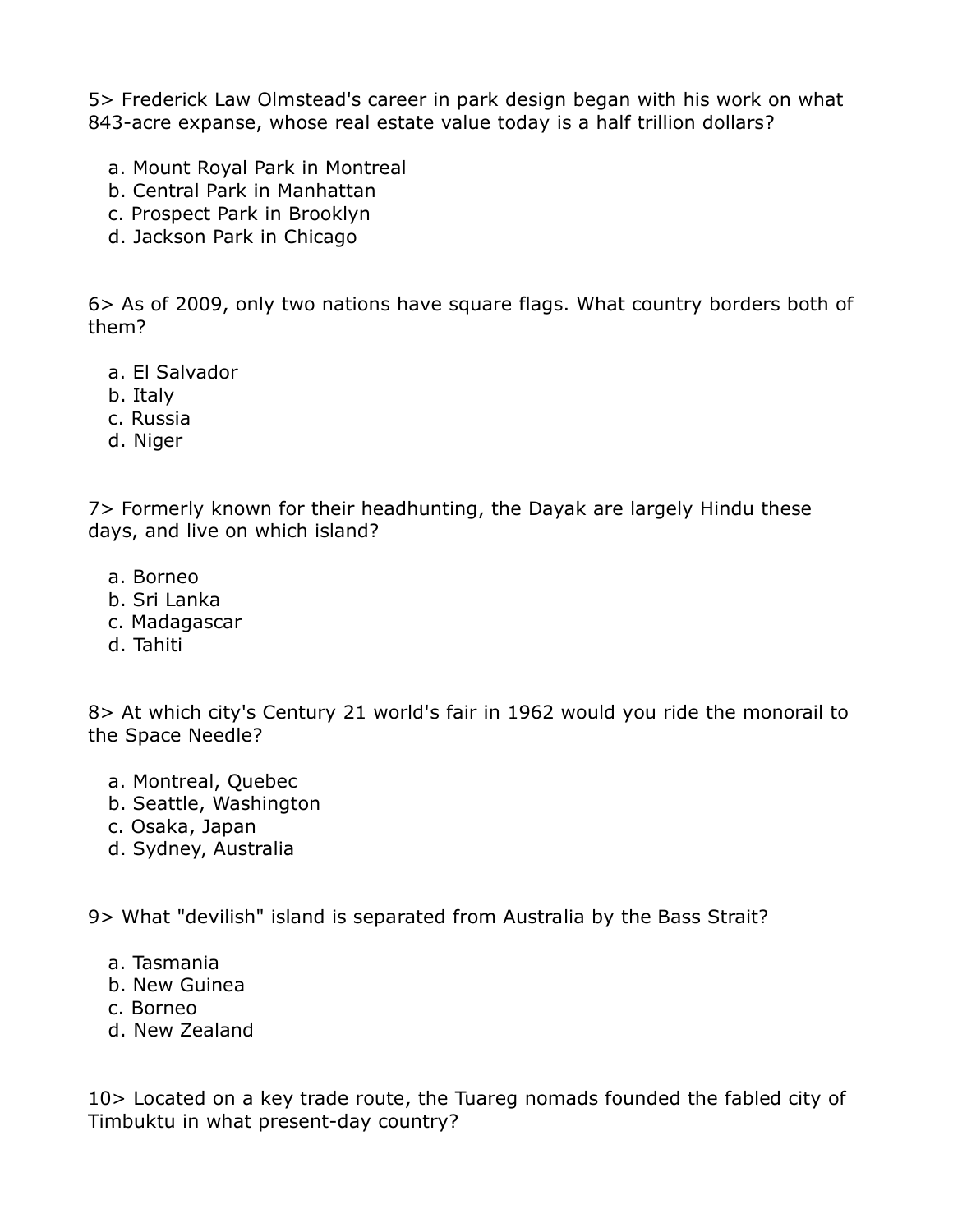- a. Yemen
- b. Iran
- c. Mali
- d. India

11> Devout visitors slip sheets of paper in the cracks of which famous structure?

- a. Wailing Wall
- b. Blarney Castle
- c. Taj Mahal
- d. Forbidden Palace

12> As the story goes, Finn MacCool built the Giant's Causeway, a set of rocky stepping stones made of basalt, off the North Antrim Coast of Ireland, so that he could walk to what country?

- a. Ulster
- b. Scotland
- c. Wales
- d. England

13> What former member of the Hanseatic League is Germany's second largest city and its principal port?

- a. Hamburg
- b. Cologne
- c. Frankfurt
- d. Dresden

14> Home to about a million Mexican free-tailed bats, Carlsbad Caverns is in what state?

- a. Kentucky
- b. New Mexico
- c. California
- d. Texas

15> The Saami used to be known as something else, something they now consider derogatory. What would this be?